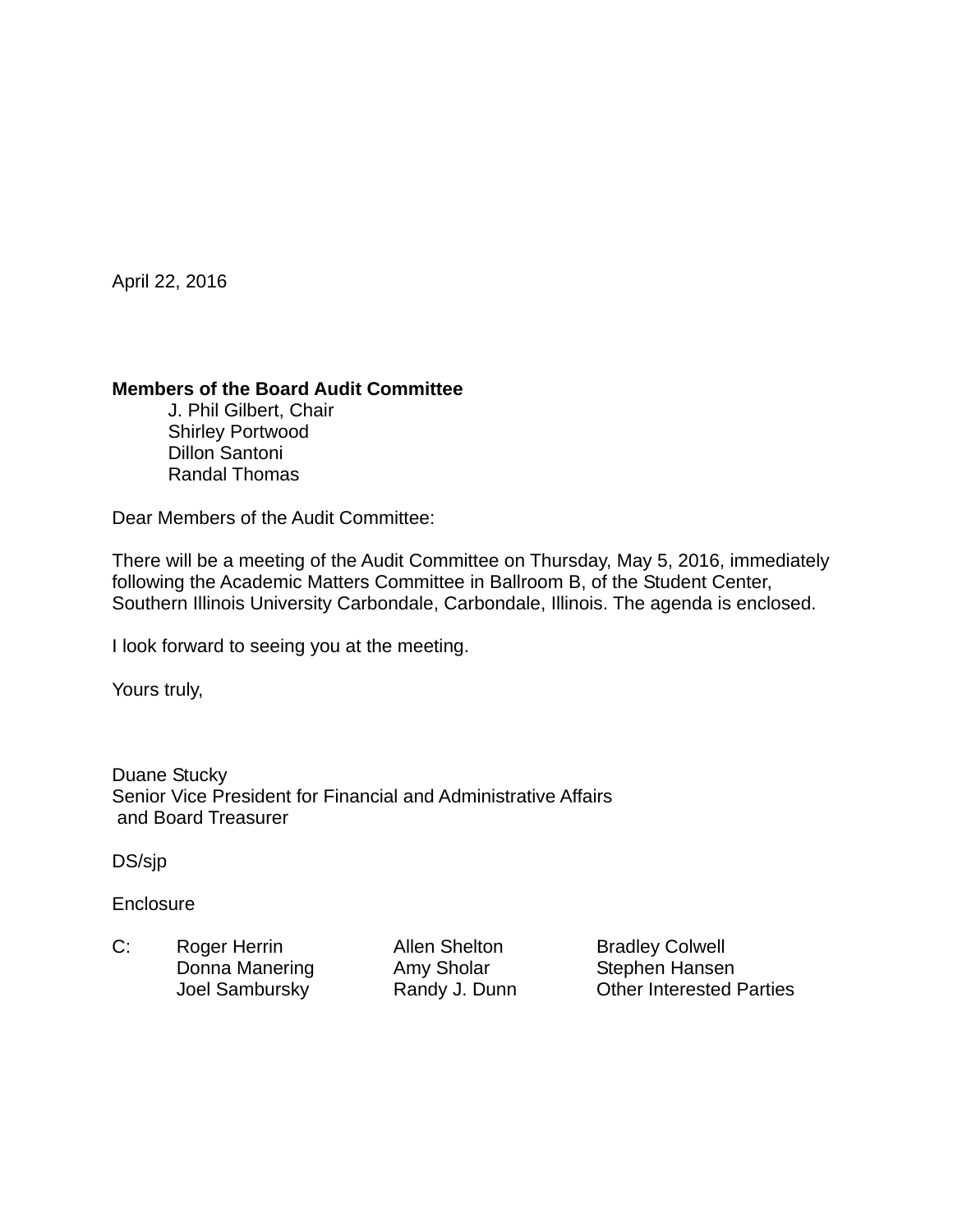# AGENDA

# MEETING OF THE SOUTHERN ILLINOIS UNIVERSITY BOARD OF TRUSTEES AUDIT COMMITTEE

# Thursday, May 5, 2016 Immediately following the Academic Matters Committee

### Ballroom B Student Center Southern Illinois University Carbondale

- 1. Approval of Minutes of the Meeting April 16, 2015 (attached).
- 2. Presentation of FY 15 Audits of the University System by Kim Labonte, Executive Director of Audits
- 3. Other Business
- 4. Adjournment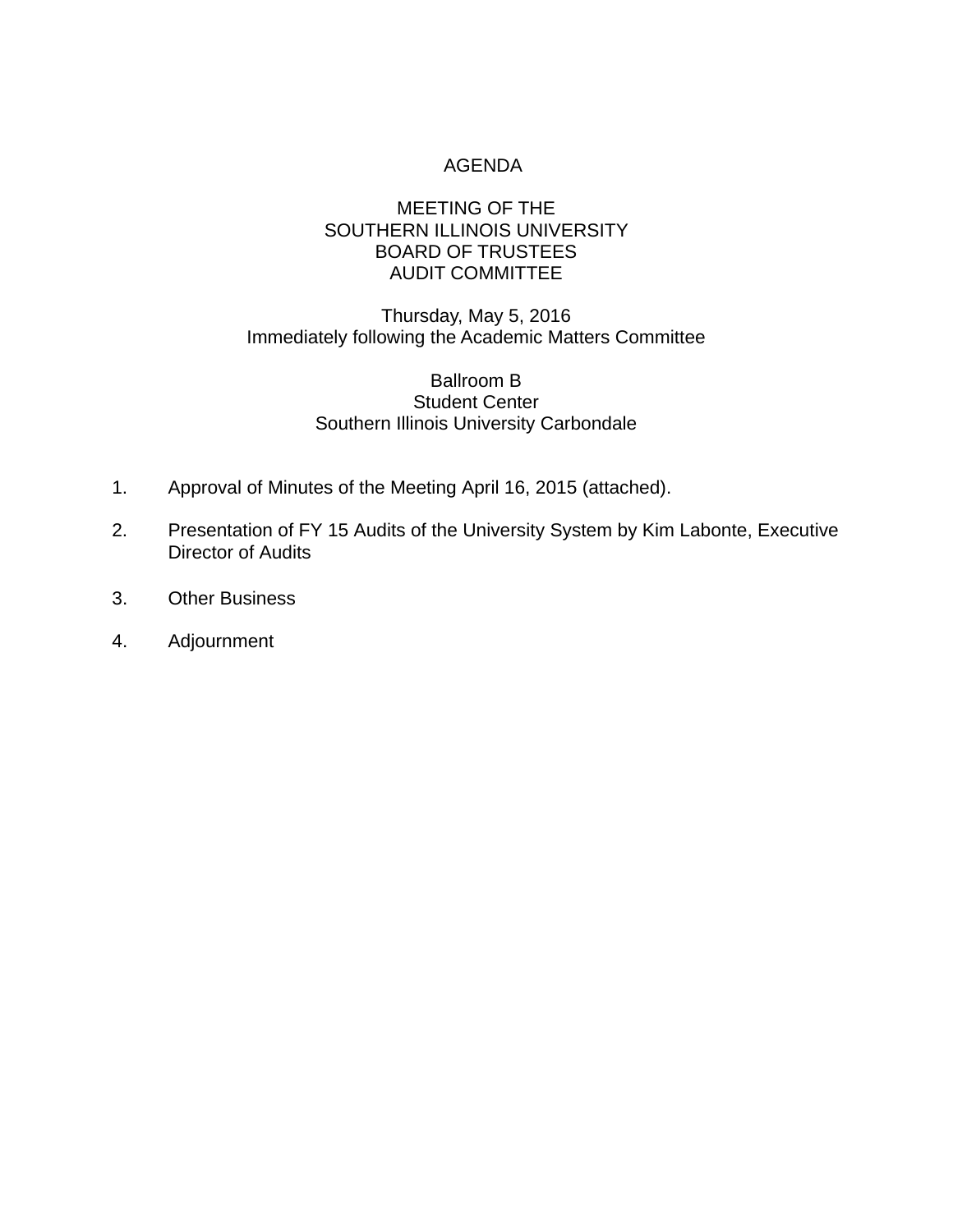# **BOARD OF TRUSTEES**

# **SOUTHERN ILLINOIS UNIVERSITY**

#### **Minutes of the Audit Committee Meeting**

## **April 16, 2015**

The Audit Committee met following the Academic Matters Committee in the Conference Center, 2nd Floor, of the Delyte W. Morris University Center, Southern Illinois University Edwardsville, Edwardsville, IL. Present were: J. Phil Gilbert (Chair), Adrian Miller, Shirley Portwood and Randal Thomas. Other Board members present were: Roger Herrin, Donna Manering, Mitch Morecraft, Joel Sambursky and Amy Sholar. Executive Officers present were: President Randy J. Dunn; Chancellor Julie Furst-Bowe, SIUE; General Counsel Lucas Crater; Special Assistant to the President John S. Haller, Jr.; and Senior Vice President for Financial and Administrative Affairs and Board Treasurer Duane Stucky.

#### **Minutes**

Trustee Portwood recommended approval of the minutes of the March 19, 2015, meeting as submitted. The motion was duly seconded by Trustee Thomas and passed by the Committee.

#### **Presentation of FY 14 Audits of the University System**

Executive Director of Audits Kim Labonte presented the FY 14 external audit of the University System, which was conducted by CliftonLarsonAllen as special assistant auditors to the Illinois Office of the Auditor General. She stated that the audit reports were released and submitted on time, and the Committee was provided a summary of the findings contained in the audit reports. She commended campus staff for their efforts in resolving many of the audit issues.

President Dunn notified the Committee about a recent appearance before the Legislative Audit Commission regarding the FY 13 audit. He explained that SIU is one of eleven universities carrying the finding on faculty time reports for several years, and he expects the issue to continue until a change in legislation or bargaining for a procedure for faculty timekeeping. He also commended staff across the University who worked to reduce the number of findings from FY 13 to FY 14. In response to a question from Trustee Gilbert, Executive Director Labonte explained the process for reporting resolutions to audit findings.

President Dunn stated that a presentation on the annual external audit would be given each year to the Audit Committee, with special audits or reviews presented as necessary.